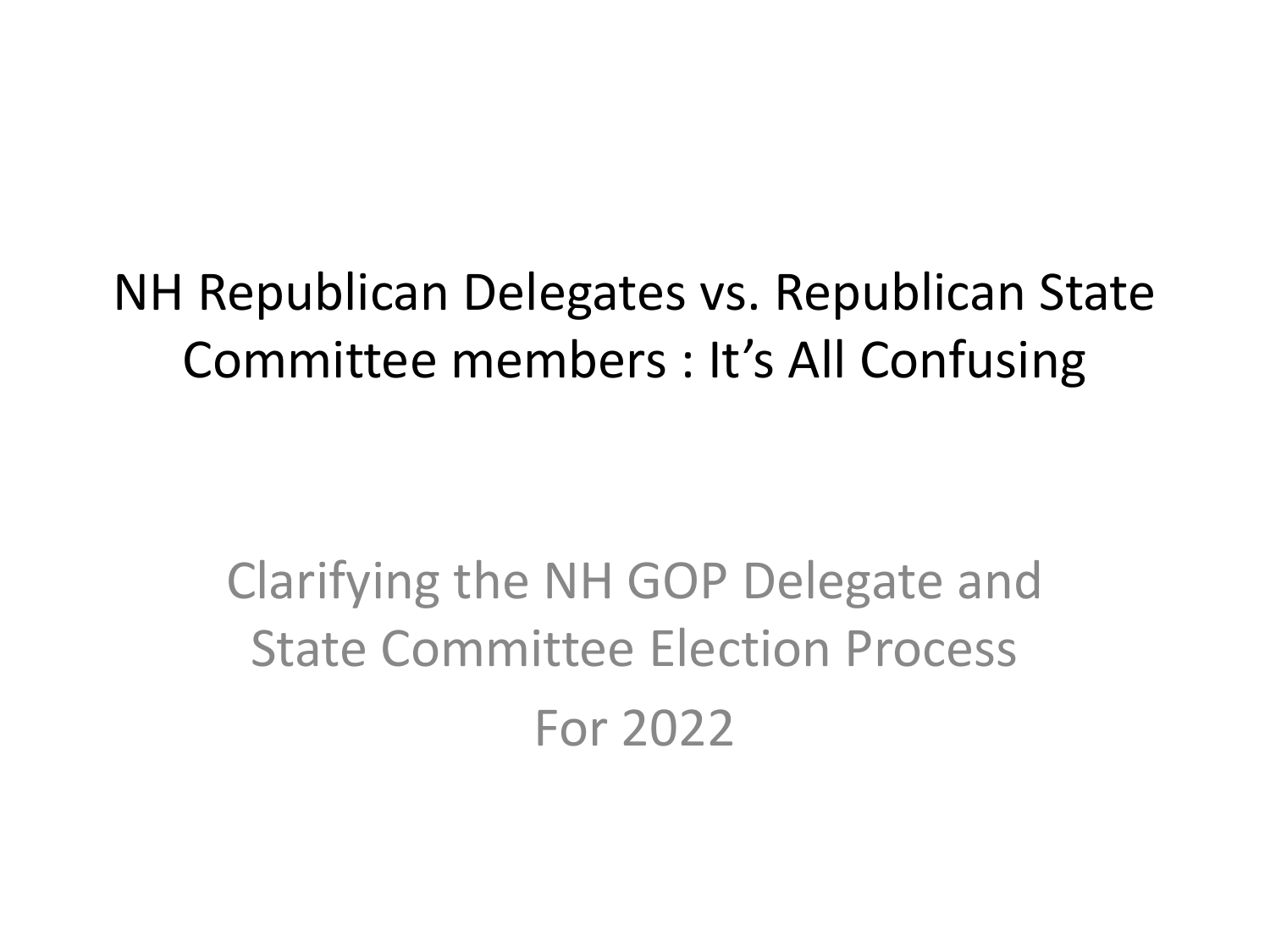# **Delegates**

#### **What are you getting yourself into? Two Responsibilities:**

- 1. You vote to elect registered Republicans as members of your City/County Committee between Primary election date **(September 13, 2022)** and December 15 of 2022.
- 2. Attend the Bi-ennial Convention in May of 2024 to vote on the NH GOP Platform.\*

\*Voting Members of the NHGOP Convention include the elected delegates from September 13<sup>th</sup>, 2022 ballot and all Republican nominees elected in the September 13<sup>th</sup>, 2022 Primary election. *Example: State Rep. candidate that wins their Primary automatically becomes a Delegate also.*

#### **How are you elected?**

- 1. Request to be put on the Primary ballot with your town/city clerk, *(June 1- 10, 2022)*. Some towns have a minimal filing fee. **June 1 - June 10**
- 2. Get elected on **September 13, 2022** Republican Ballot Primary Election.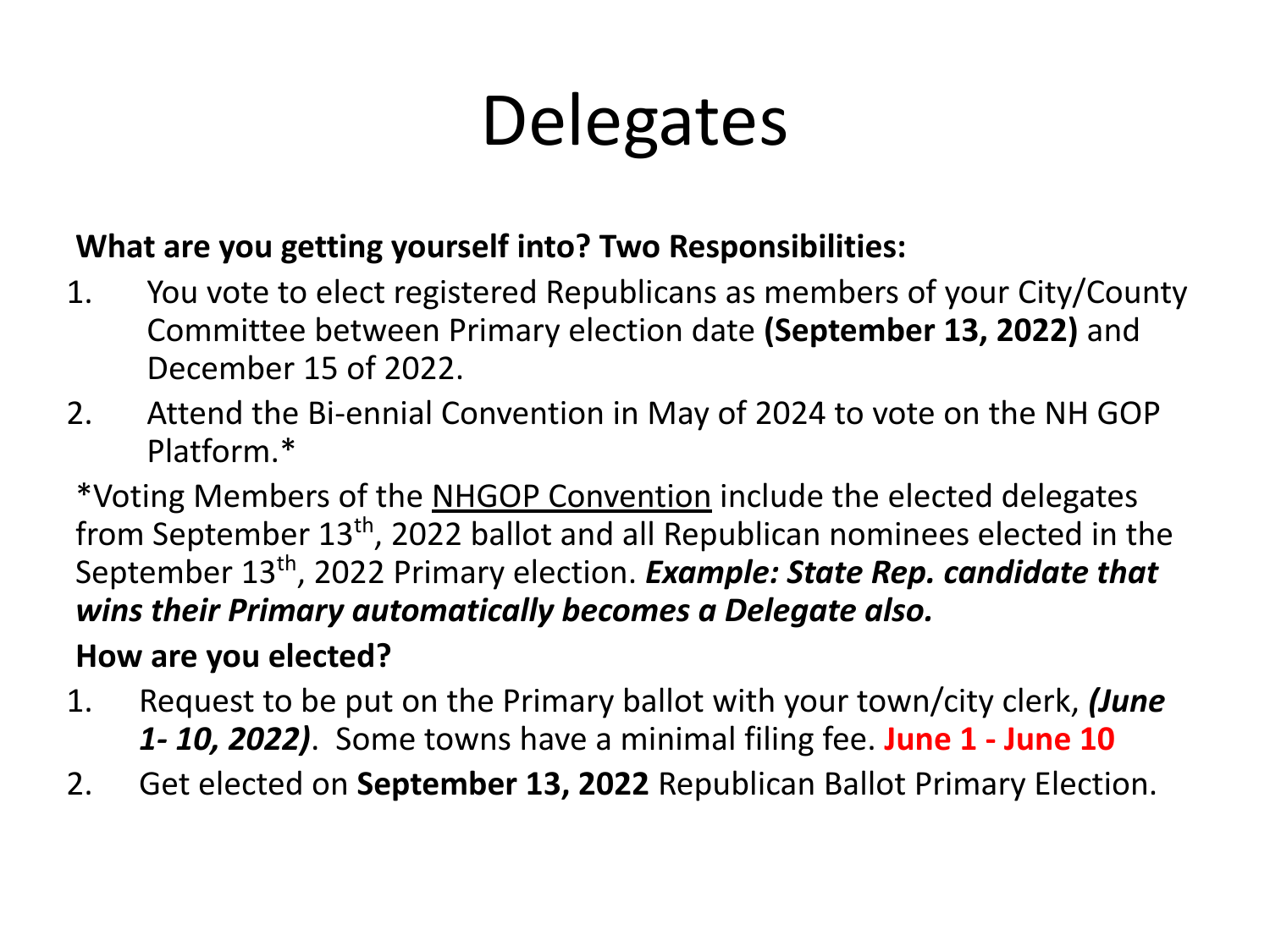#### 2 - Delegate Responsibilities



For example: You are elected delegate on September 13, 2022 Before December 15, 2022 you will caucus with NHGOP nominees to elect City/County Committee Members AND in May 2024 you will vote on any changes to Republican Party Platform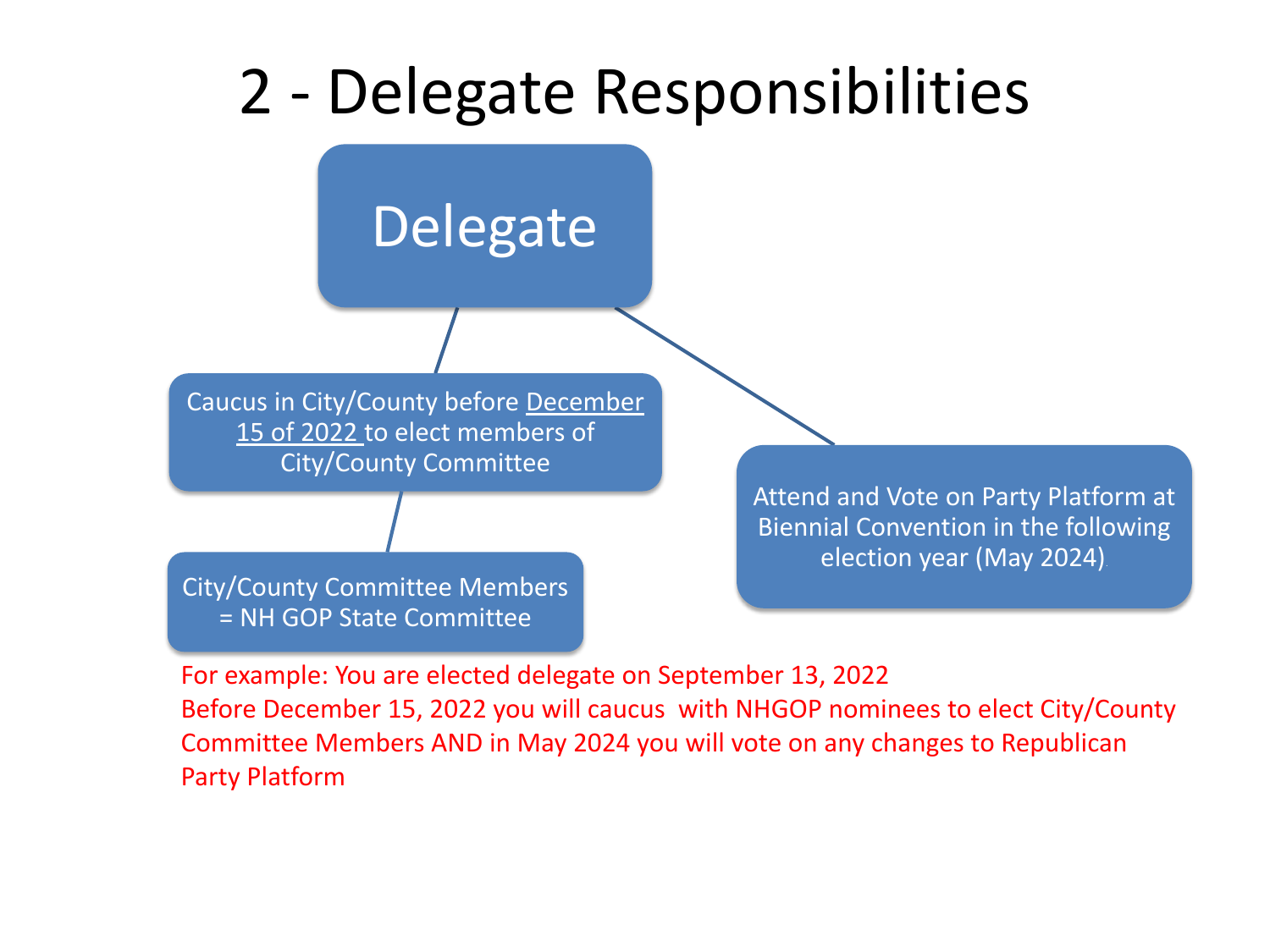#### Other Party Nominees



For example: You are elected as a State Rep. Republican nominee on September 13, 2022 Before December 15, 2022 you will caucus with NHGOP delegates to elect City/County Committee Members AND in May 2024 you will vote on any changes to Republican Party Platform.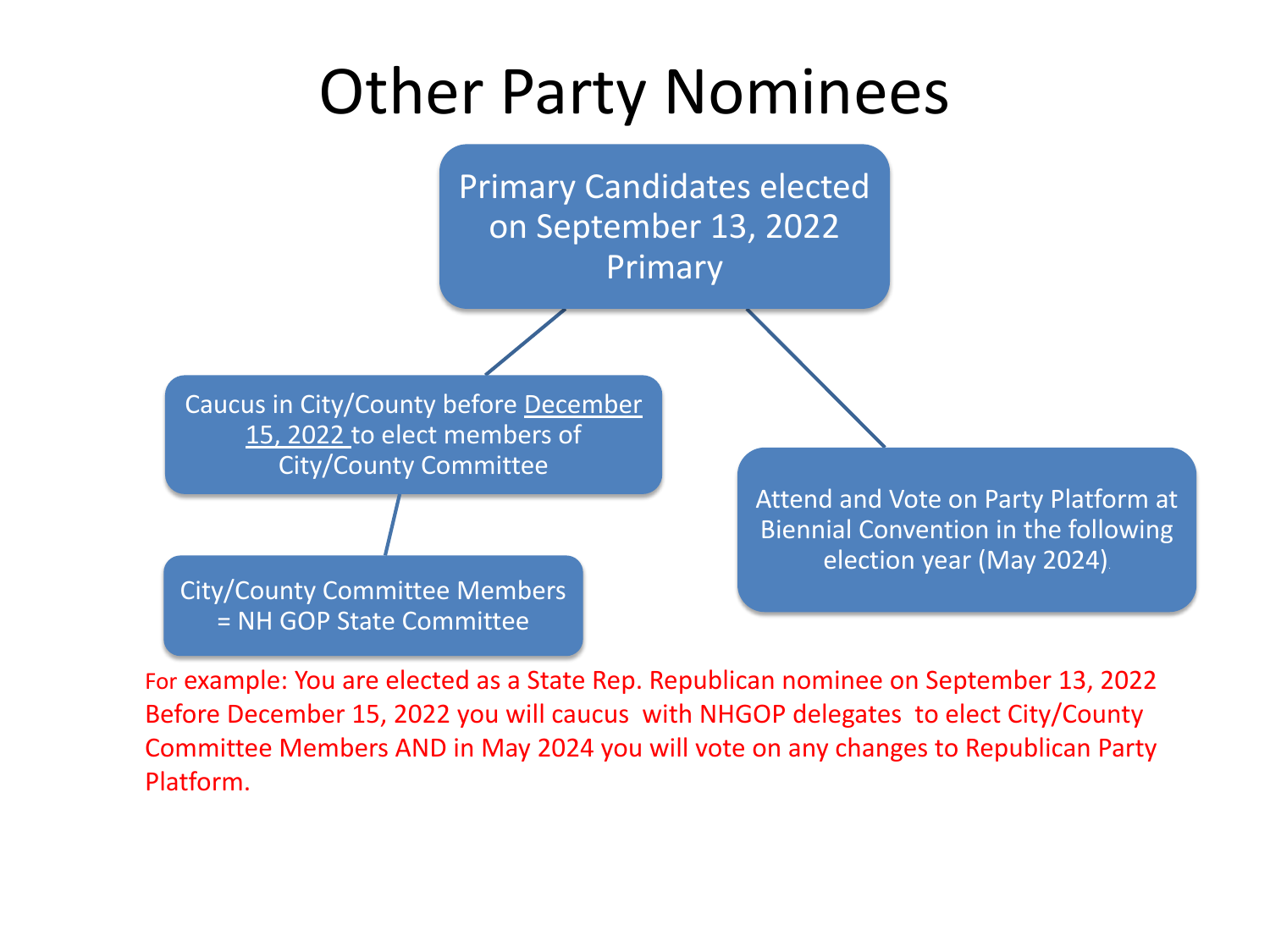## County/City Republican Committees Responsibilities

- 1. Attend respective City/County Republican Committee meetings. Example: MCRC (Merrimack County Republican Committee).
- 2. Participate and support efforts to fund raise.
- 3. Participate and support election of Republican candidates to office.
- 4. Attend NHGOP Annual Meeting in January 2023 & 2024
	- a. As members of the State Committee
	- b. Members of respective Area elect Vice Chair of their area.
- 5. Attend any Special meeting called by the NHGOP Chair.
- 6. Attend the NH GOP Biennial Convention to elect Executive Officers (January 2023).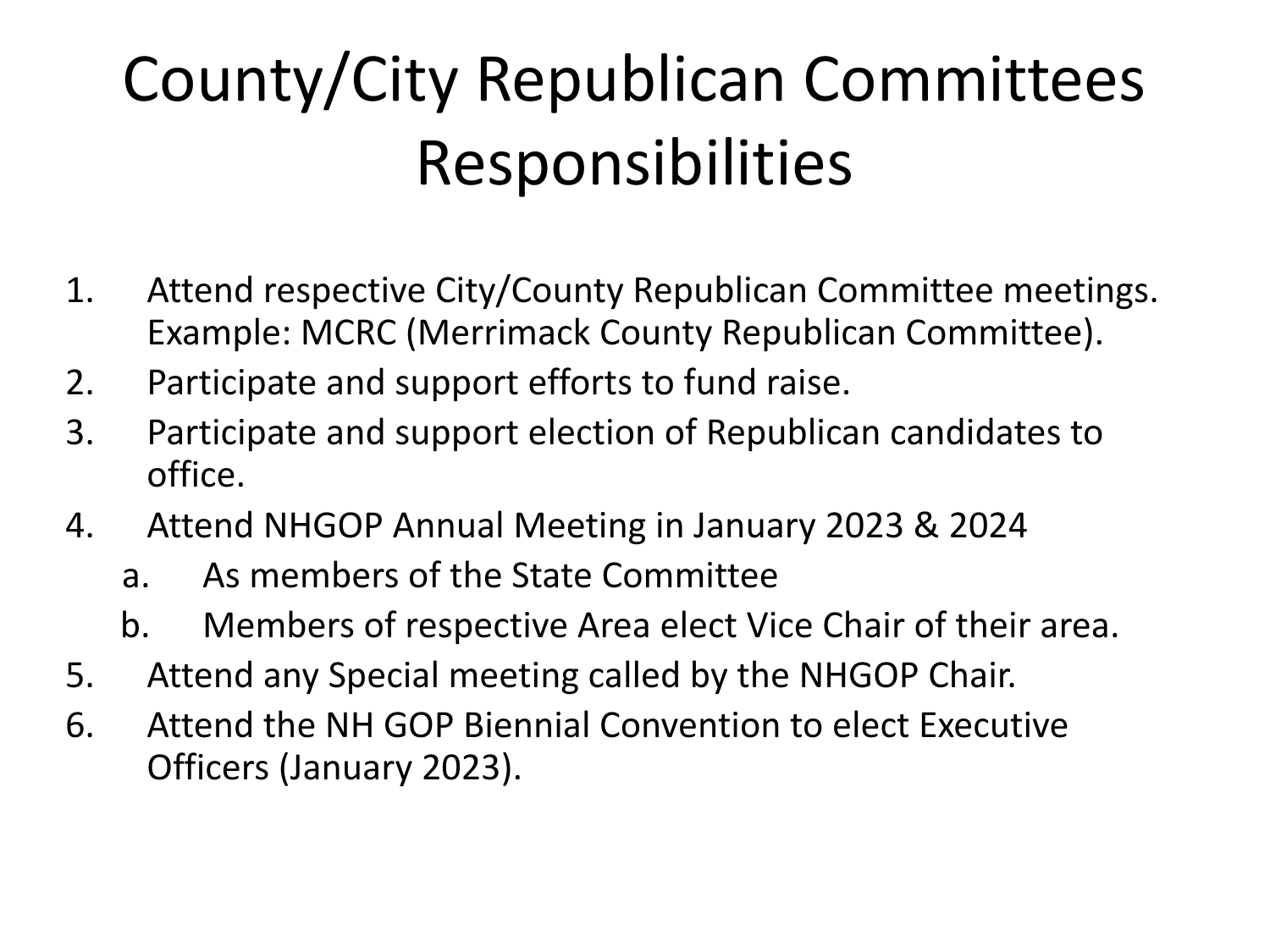#### NH GOP State Committee

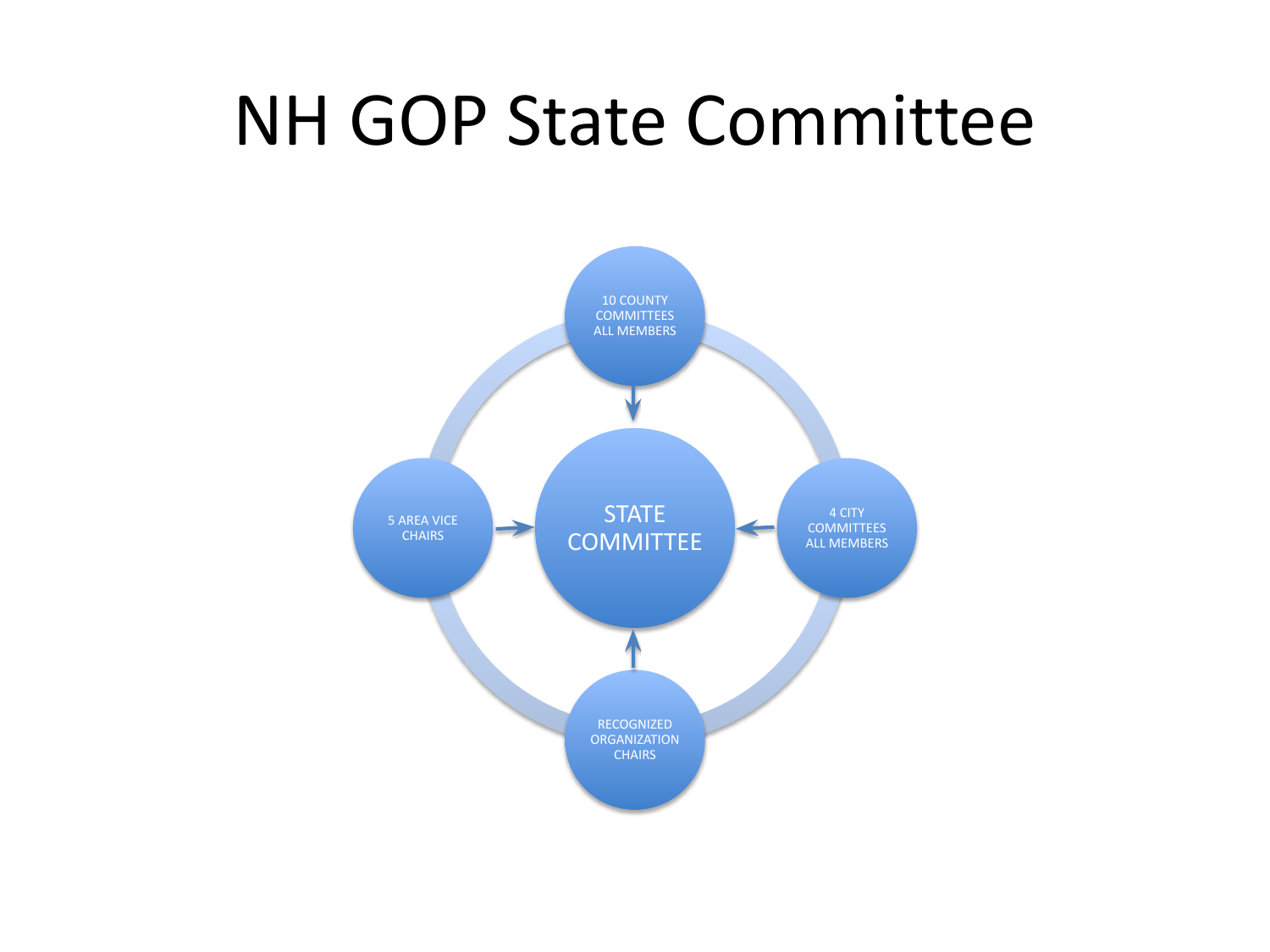## NH GOP State Committee Responsibilities

#### **• Duties of the NH GOP State Committee…**

- Attend the NH GOP Annual Meetings (January 2023 & 2024)
	- ◆ January 2023 (following Biennial Election in 2022)
		- Elect the Executive Officers of the NH GOP (2 year terms)
		- Elect the National Committee Man and the National Committee Woman (4 year terms)
	- Attend Off-year Annual Meeting to review bylaws (January 2024).
- Attend Special Meetings called by NH GOP Chair
- The 10 County and 4 City Republican Committees are: Belknap, Carroll, Cheshire, Coos, Grafton, Hillsborough, Merrimack, Rockingham, Strafford, Sullivan, and Manchester, Nashua, Concord, Derry. *( 477 members Total ).*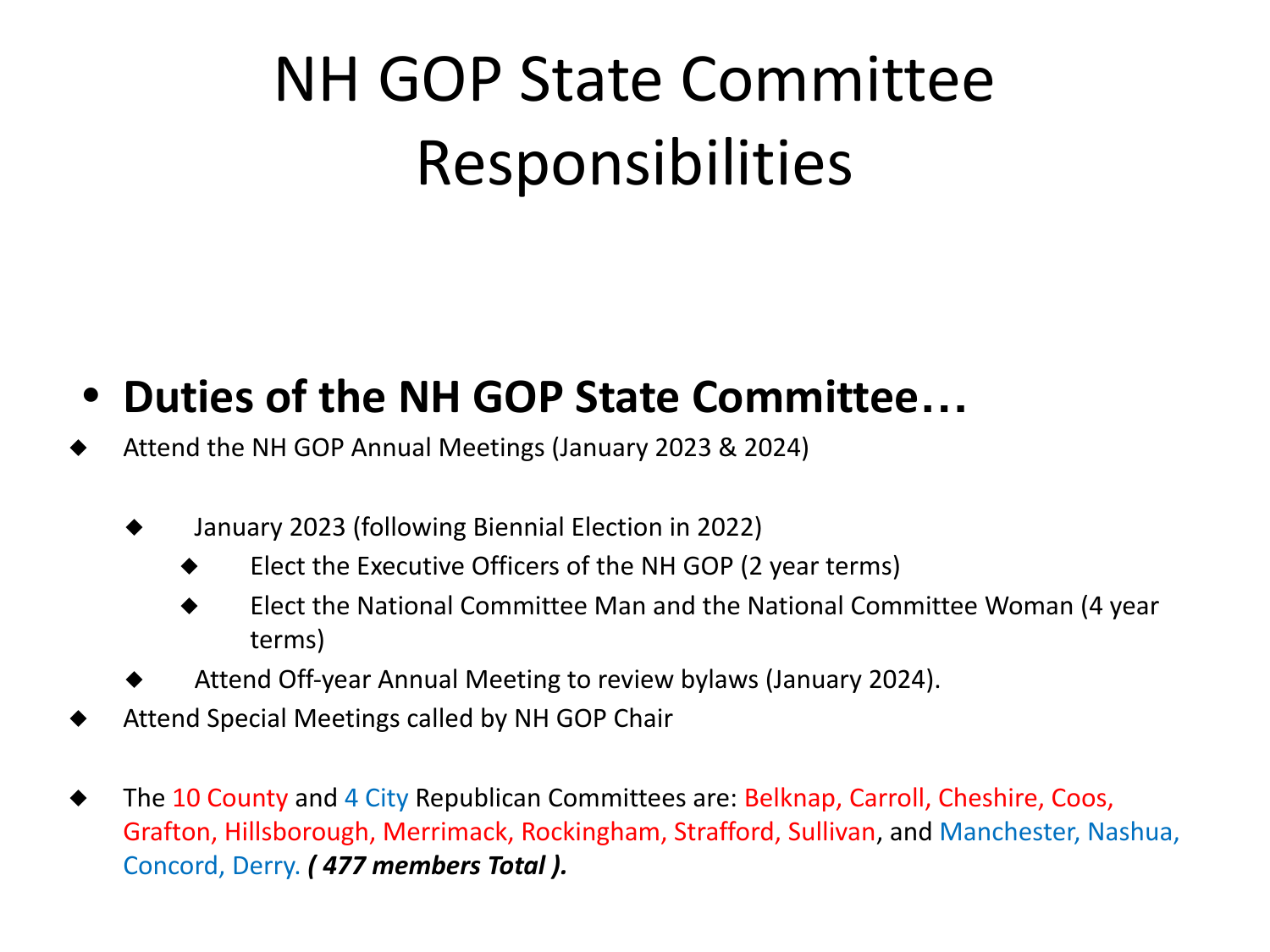## Executive Committee

#### **• Who serves on the Executive Committee of the NH GOP?**

- 1. Elected Officers (elected by members of the State Committee)
	- 1. Chair
	- 2. Vice Chair
	- 3. Treasurer
	- 4. Assistant Treasurer
	- 5. Secretary
	- 6. Assistant Secretary
	- 7. National Committee Man
	- 8. National Committee Woman
- 2. Chairs of the 4 City Republican Committees (elected by the respective City Committee)
- 3. Chairs of 10 County Republican Committees (elected by the respective County Committee)
- 4. Vice-Chairs of 5 Regional Areas (elected by the respective County Committees who make up the Area at the Annual Meeting)
- 5. Chairs of Affiliate Organizations
	- 1. NH Federation of Republican Women
	- 2. Young Republicans
	- 3. College Republicans
- 6. Representative of Governor's Office
- 7. Representative of Senate President
- 8. Representative of House Speaker
- 9. Representative of Executive Council?
- 10. Finance Chair
- 11. FEC Compliance Officer
- 12. RNC State Director